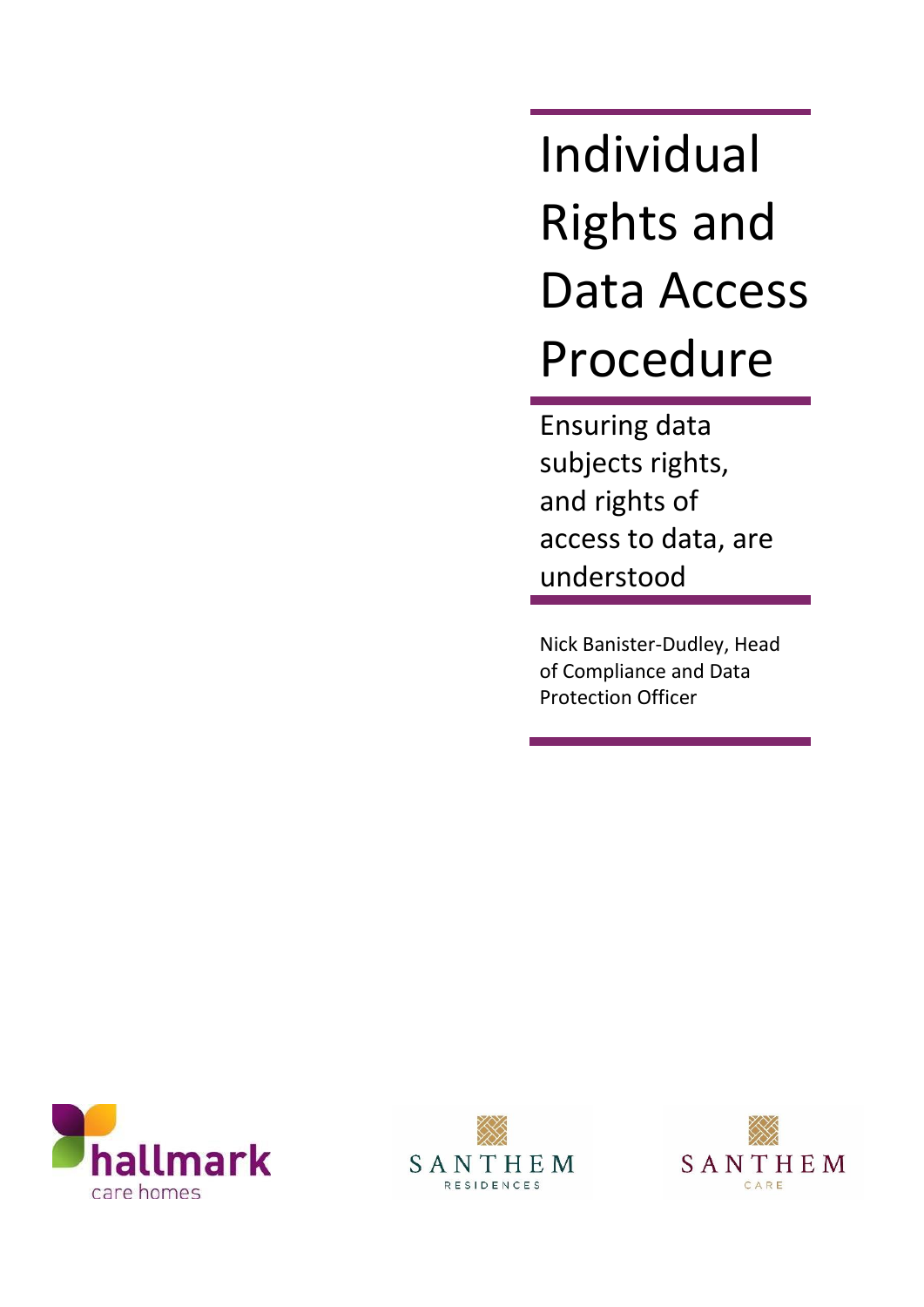| <b>Policy number</b>  | HCH/NBD/OPS/68                                                                                     |  |  |  |  |
|-----------------------|----------------------------------------------------------------------------------------------------|--|--|--|--|
| <b>Version number</b> | 2.0                                                                                                |  |  |  |  |
| Date of issue         | 20/07/2021                                                                                         |  |  |  |  |
| Date for review       | 19/07/2024                                                                                         |  |  |  |  |
| <b>Author</b>         | Head of Compliance and Data Protection Officer                                                     |  |  |  |  |
| <b>Ratified</b>       | Care Quality, Governance and Compliance Director and Senior                                        |  |  |  |  |
|                       | <b>Information Risk Owner</b>                                                                      |  |  |  |  |
| <b>Outcome</b>        | Data subjects/individuals will be aware of their rights under the GDPR                             |  |  |  |  |
|                       | and other relevant legislation.                                                                    |  |  |  |  |
|                       |                                                                                                    |  |  |  |  |
|                       | The Hallmark Care Homes group of companies will be able to respond                                 |  |  |  |  |
|                       | effectively and in a timely manner to any data access requests ensuring                            |  |  |  |  |
|                       | that people can access data in line with legislation.                                              |  |  |  |  |
| <b>References</b>     | The General Data Protection Regulation<br>$\bullet$                                                |  |  |  |  |
|                       | Data Protection Act 2018<br>$\bullet$                                                              |  |  |  |  |
|                       | Access to Health Records Act 1990<br>$\bullet$                                                     |  |  |  |  |
|                       | Freedom of Information Act 2000<br>$\bullet$                                                       |  |  |  |  |
|                       | Information about the deceased (Information Commissioner's Office,<br>$\bullet$<br>version $1.1$ ) |  |  |  |  |
|                       | Guide to freedom of information (Information Commissioner's                                        |  |  |  |  |
|                       | Office, accessed 11/01/2021)                                                                       |  |  |  |  |
|                       | Guidance for Access to Health Records Requests (Department of<br>$\bullet$                         |  |  |  |  |
|                       | Health, February 2010)                                                                             |  |  |  |  |
|                       | Access to health records (British Medical Association, 2019)                                       |  |  |  |  |
|                       | Guide to the General Data Protection Regulation (GDPR)<br>$\bullet$                                |  |  |  |  |
|                       | (Information Commissioner's Office, accessed 11/01/2021)                                           |  |  |  |  |
|                       | Outsourcing and freedom of information - guidance document<br>$\bullet$                            |  |  |  |  |
|                       | (Information Commissioner's Office, version 1.3)                                                   |  |  |  |  |

If you have any comments or suggestions on this procedure document, please email: [dpo@hallmarkcarehomes.co.uk](mailto:dpo@hallmarkcarehomes.co.uk)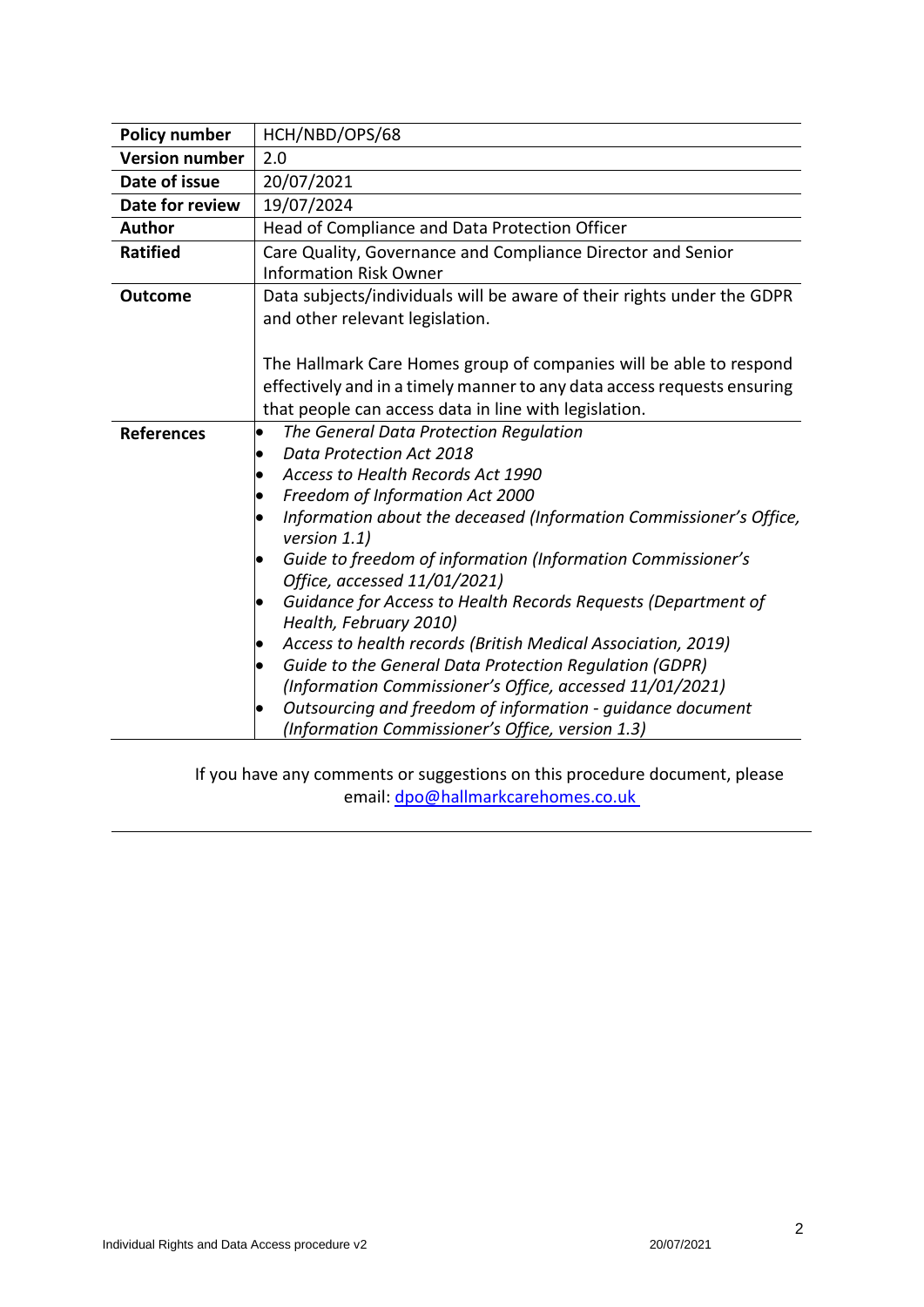# **Contents**

|    |                                                                     | 4  |
|----|---------------------------------------------------------------------|----|
|    |                                                                     | 4  |
|    |                                                                     | 4  |
|    |                                                                     |    |
| 1. |                                                                     | 5  |
| 2. |                                                                     | 5  |
| 3. |                                                                     | 7  |
| 4. |                                                                     | 7  |
| 5. |                                                                     | 7  |
|    |                                                                     | 8  |
|    |                                                                     | 8  |
|    |                                                                     | 9  |
|    |                                                                     | 9  |
|    |                                                                     | 9  |
|    |                                                                     | 10 |
|    |                                                                     | 10 |
|    |                                                                     | 10 |
|    | 5.1.8 Rights in relation to automatic decision making and profiling | 11 |
|    |                                                                     | 12 |
|    |                                                                     | 14 |
|    |                                                                     | 14 |
|    |                                                                     | 14 |
|    |                                                                     | 15 |
|    |                                                                     | 15 |
|    |                                                                     |    |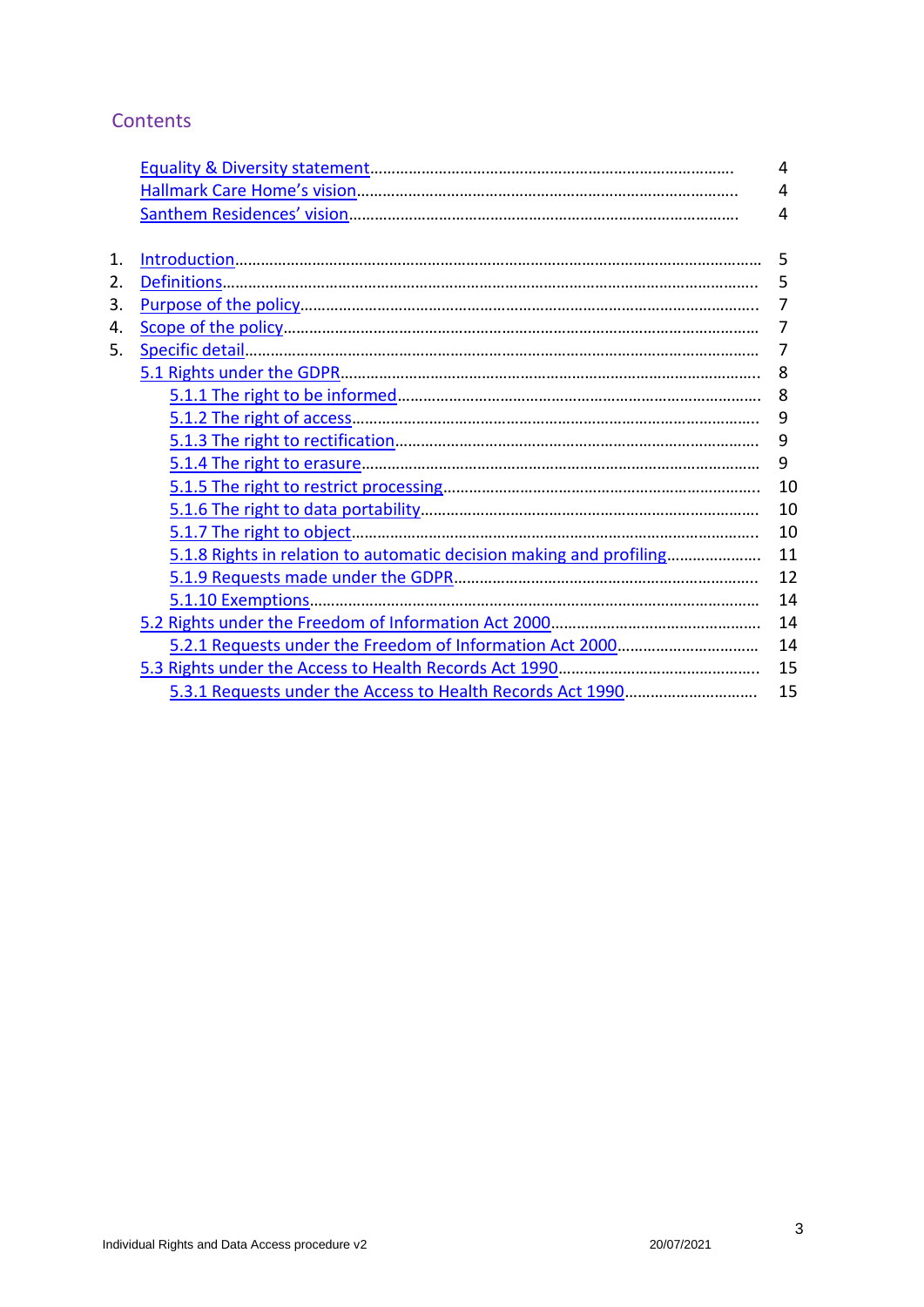#### <span id="page-3-0"></span>**Equality and Diversity Statement**

Hallmark Care Homes, Santhem Residences and Santhem Care is committed to the fair treatment of all regardless of age, colour, disability, ethnicity, gender, nationality, race, religious or spiritual beliefs, and responsibility for dependents, sexual orientation, or any other personal characteristic.

#### <span id="page-3-1"></span>**Hallmark's Vision**

To be recognised as the leading provider of high quality, relationship-centred care for all residents.

### <span id="page-3-2"></span>**Santhem Residences' Vision**

To provide exceptional environments creating peace of mind, a life of freedom & discovery at a time that is right for all.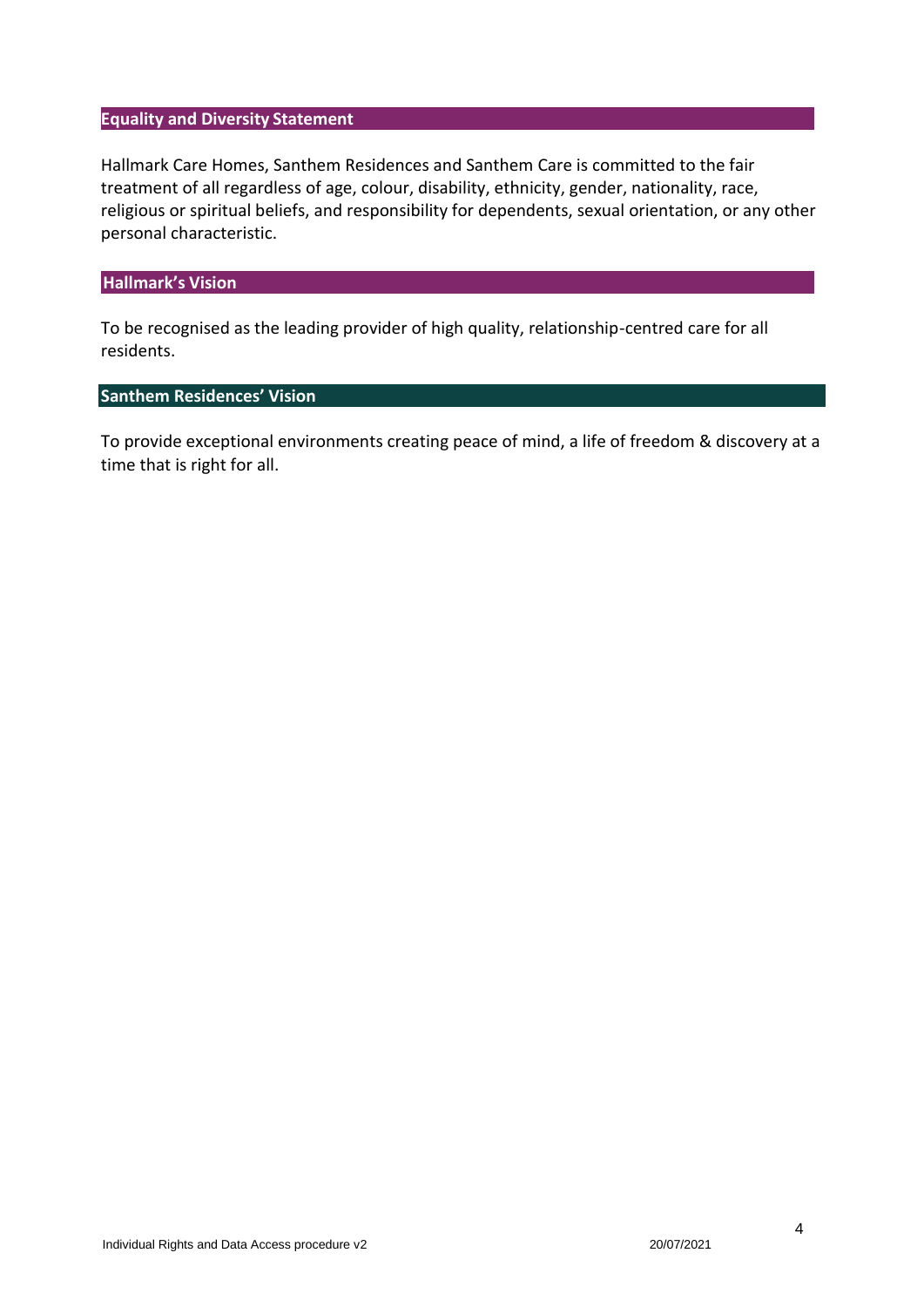### **1. INTRODUCTION**

On 25 May 2018, the General Data Protection Regulation (GDPR) came into force, across the EU and applies to the UK.

One of the key changes brought about by the GDPR which businesses must be aware of, is how individuals' rights in respect of their personal data have been affected. The GDPR gives individuals (whether these be customers, contractors or team members) more control over the ways in which businesses process their personal data, and this has led to the granting of new rights for these individuals, as well as enhancing and improving rights that existed under the outgoing Data Protection Act 1998 and in the new Data Protection Act 2018.

This procedure provides individuals with information on their rights under the GDPR (and other legislation) and details our processes with regards to responding to such requests.

We recognise that the correct and lawful treatment of personal data will maintain confidence in the organisation and will provide for successful business operations. Protecting the confidentiality and integrity of personal data is a critical responsibility that we take seriously at all times.

### <span id="page-4-0"></span>**2. DEFINITIONS**

**Access to Health Records Act 1990 (AHRA):** The AHRA is legislation that gives specific people access to the health records of a resident/client who has sadly passed away. More information is included in [section 5.3](#page-14-0) below.

**Automated Decision-Making (ADM):** when a decision is made which is based solely on Automated Processing (including profiling) which produces legal effects or significantly affects an individual. The GDPR prohibits Automated Decision-Making (unless certain conditions are met) but not Automated Processing.

**Automated Processing:** any form of automated processing of personal data consisting of the use of personal data to evaluate certain personal aspects relating to an individual, in particular to analyse or predict aspects concerning that individual's performance at work, economic situation, health, personal preferences, interests, reliability, behaviour, location or movements. Profiling is an example of Automated Processing.

**Company Personnel:** all team members, contractors, agency workers, consultants, directors, and others.

**Consent:** agreement which must be freely given, specific, informed and be an unambiguous indication of the Data Subject's wishes by which they, by a statement or by a clear positive action, signify agreement to the processing of personal data relating to them.

**Controller:** the person or organisation that determines when, why and how to process personal data. It is responsible for establishing practices and policies in line with the GDPR. We are the Controller of all personal data relating to team members and personal data used in our business for our own commercial purposes.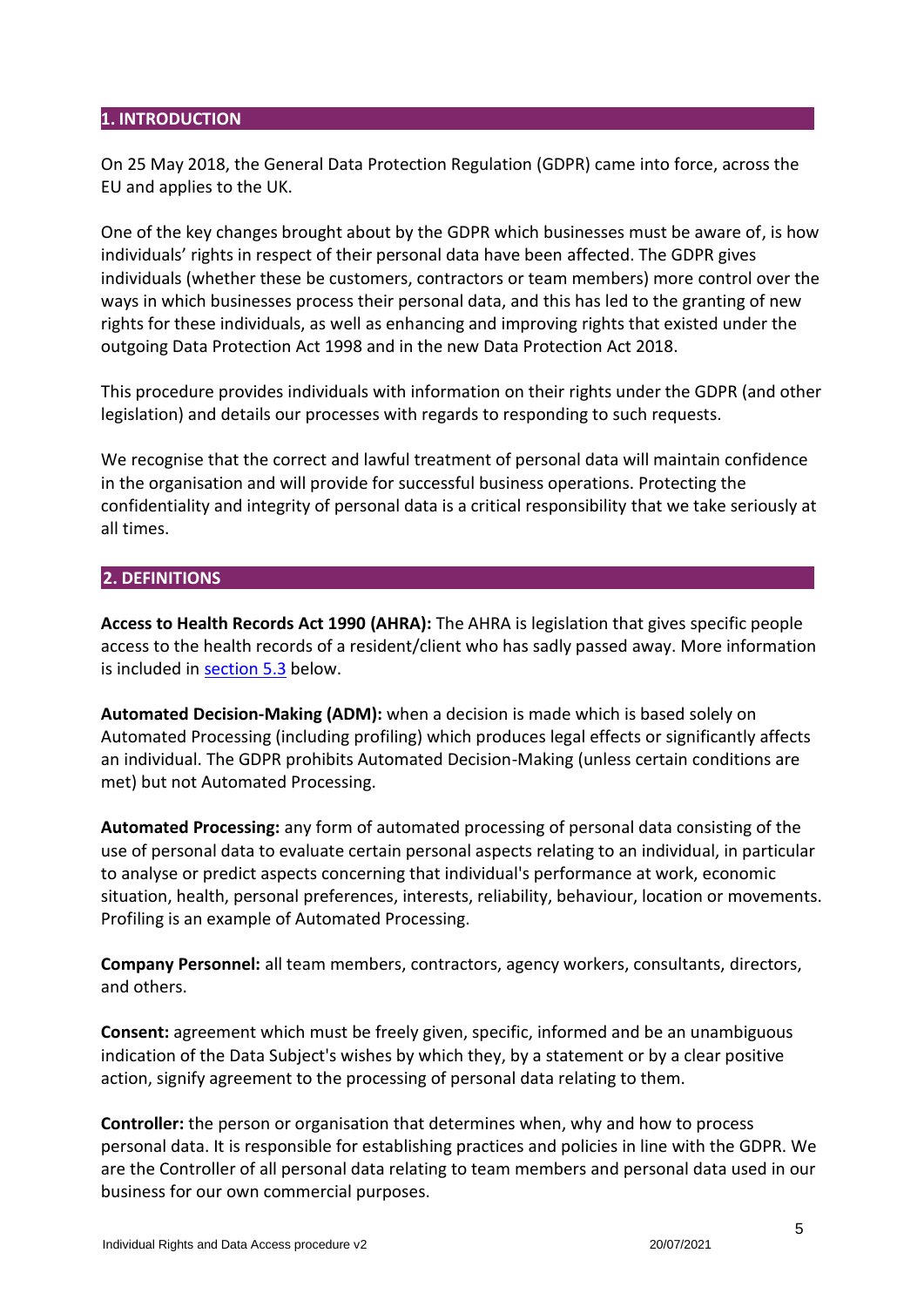**Criminal Convictions Data:** means personal data relating to criminal convictions and offences and includes personal data relating to criminal allegations and proceedings.

**Data Subject:** a living, identified or identifiable individual about whom we hold personal data. Data Subjects may be nationals or residents of any country and may have legal rights regarding their personal data.

**Data Protection Officer (DPO):** this term means an individual or entities whose role it is to assist the controller, to monitor internal compliance, inform and advise on your data protection obligations, provide advice regarding Data Protection Impact Assessments (DPIAs) and act as a contact point for data subjects and the supervisory authority. The DPO for Hallmark Care Homes, Santhem Residences and Santhem Care is Nick Banister-Dudley, Head of Compliance.

**EEA:** the 28 countries in the EU, and Iceland, Liechtenstein, and Norway.

**Explicit Consent:** consent which requires a very clear and specific statement (that is, not just action).

**Freedom of Information Act 2000 (FOIA):** The Freedom of Information Act (FOIA) 2000 gives members of the public the right to request information from public authorities. More information is included in [section 5.2](#page-13-1) below.

**Lawful basis:** The lawful bases for processing are set out in Article 6 of the GDPR. At least one of these must apply whenever a data controller processes personal data.

**Other legislation:** This term refers to both the Access to Health Records Act 1990 (AHRA) and the Freedom of Information Act 2000 (FOIA).

**Personal Data:** any information identifying a Data Subject or information relating to a Data Subject that we can identify (directly or indirectly) from that data alone or in combination with other identifiers we possess or can reasonably access. Personal data includes special categories of personal data and pseudonymised personal data but excludes anonymous data or data that has had the identity of an individual permanently removed. Personal data can be factual (for example, a name, email address, location, or date of birth) or an opinion about that person's actions or behaviour.

**Privacy Notices (also referred to as Fair Processing Notices) or Privacy Policies:** separate notices setting out information that may be provided to data subjects when we collect information about them. These notices may take the form of general privacy statements applicable to a specific group of individuals (for example, team privacy notices or the website privacy policy) or they may be stand-alone, one-time privacy statements covering processing related to a specific purpose.

**Processing or Process**: any activity that involves the use of personal data. It includes obtaining, recording, or holding the data, or carrying out any operation or set of operations on the data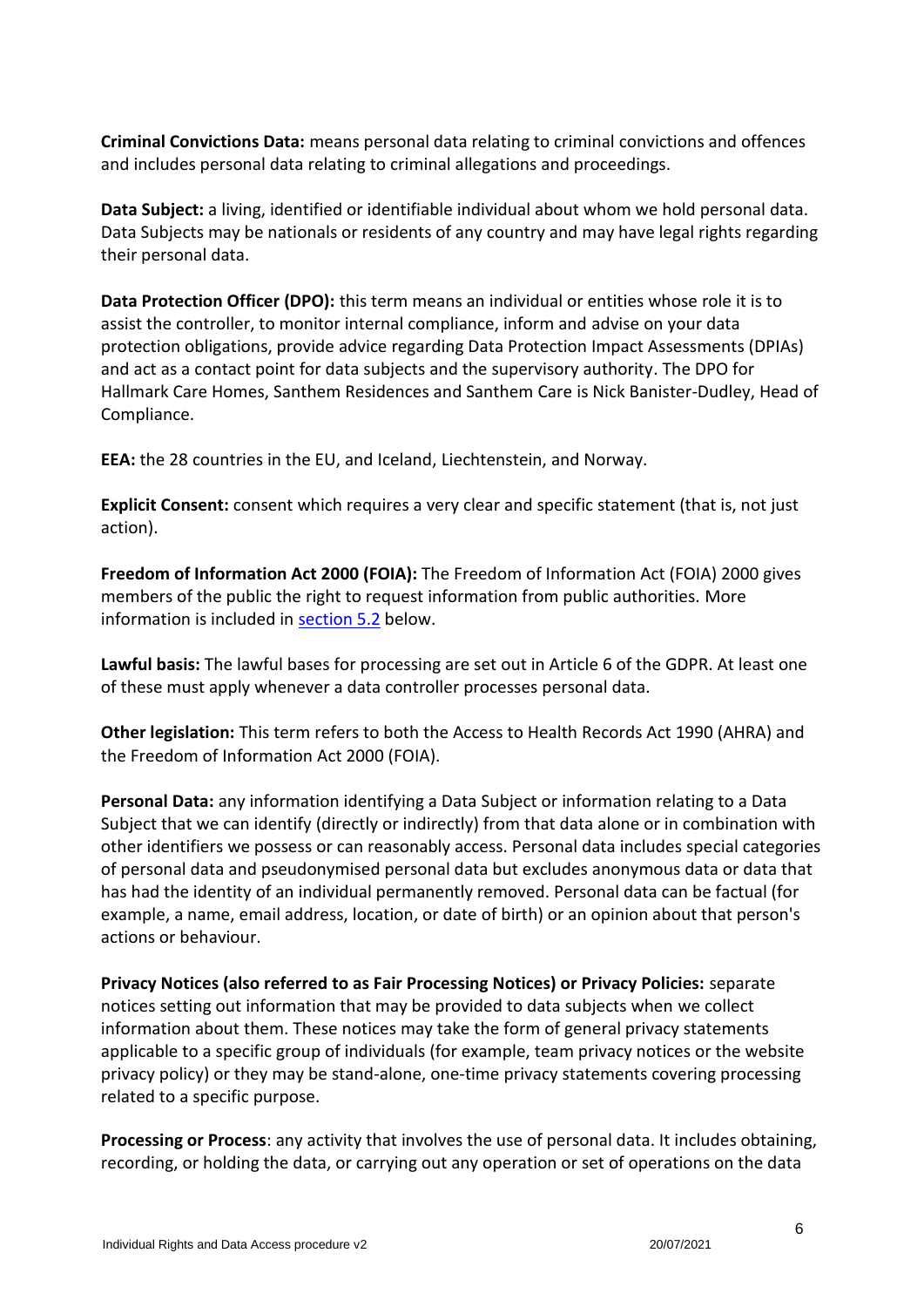including organising, amending, retrieving, using, disclosing, erasing, or destroying it. Processing also includes transmitting or transferring personal data to third parties.

**Pseudonymisation or Pseudonymised**: replacing information that directly or indirectly identifies an individual with one or more artificial identifiers or pseudonyms so that the person, to whom the data relates, cannot be identified without the use of additional information which is meant to be kept separately and secure.

**Special Categories of Personal Data**: information revealing racial or ethnic origin, political opinions, religious or similar beliefs, trade union membership, physical or mental health conditions, sexual life, sexual orientation, biometric or genetic data.

**UK GDPR:** the General Data Protection Regulation ((EU) 2016/679) is legislation of the European Union that makes personal data subject to the legal safeguards specified in the GDPR. At the end of the UK-EU transition period, the General Data Protection Regulation (GDPR) forms part of the law of England and Wales, Scotland and Northern Ireland by virtue of section 3 of the European Union (Withdrawal) Act 2018 (EUWA) (retained EU law). Schedule 1 to the Data Protection, Privacy and Electronic Communications (Amendments etc) (EU Exit) Regulations 2019 (SI 2019/419) (DP Brexit Regulations) amends the retained EU law version of the GDPR. Schedule 2 amends the Data Protection Act 2018 (DPA 2018), including that it replaces the definition of the "GDPR" in the DPA 2018 with a definition of the "UK GDPR".

## <span id="page-6-0"></span>**3. PURPOSE OF THE POLICY**

This document details individual and data access rights under the GDPR (and other legislation), and the procedure for handling requests in relation to these rights.

This policy must be read in conjunction with the relevant Privacy Notices (found on the relevant organisation's websites).

### <span id="page-6-1"></span>**4. SCOPE OF THE POLICY**

The content of this policy will apply across the entire Hallmark Care Homes Group. This includes all Hallmark care homes, the Hallmark Care Homes Central Support office, Santhem Residences and Santhem Care. Where the terms 'organisation' or 'company' are used throughout this policy, they should be read to include all the companies or business areas mentioned in this section.

All team members across the organisation will be required to act in accordance with the contents of this policy.

### <span id="page-6-2"></span>**5. SPECIFIC DETAILS**

Data subjects (and other individuals) have a number of rights in relation to the personal information we process, as well as other data. These rights are enshrined in 3 main pieces of legislation, more detail on which, is provided in the subsequent sections.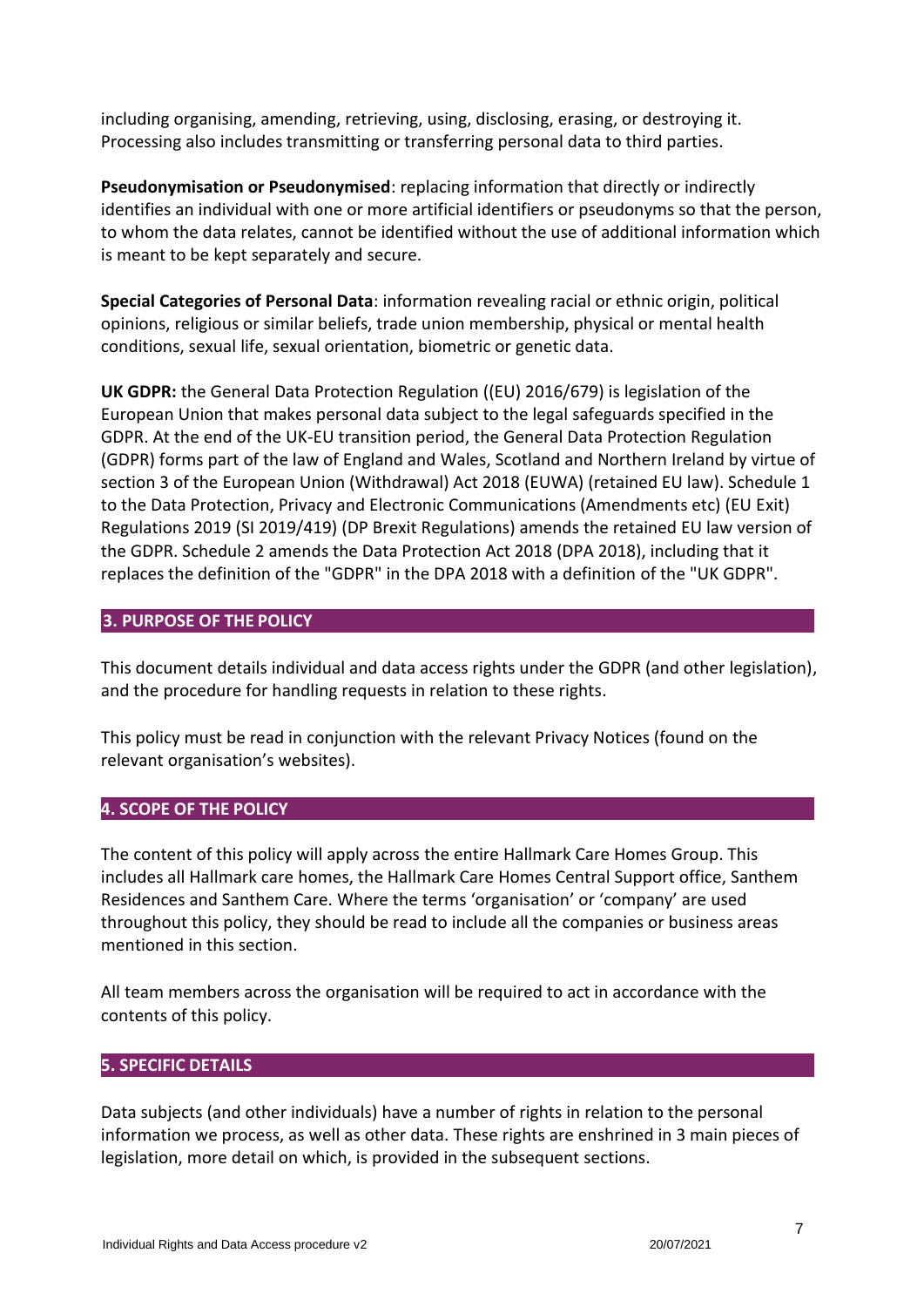Support will be given to those individuals requesting information and their request will be responded to under the appropriate legislation, even if they do not identify this themselves.

## <span id="page-7-0"></span>**5.1 Rights under the GDPR**

The GDPR provides the following rights for individuals:

- The right to be informed
- The right of access
- The right to rectification
- The right to erasure
- The right to restrict processing
- The right to data portability
- The right to object
- Rights in relation to automated decision making and profiling.

These rights are explained in more detail in the subsequent subsections.

## <span id="page-7-1"></span>5.1.1 The right to be informed

Articles 13 and 14 of the GDPR specify what data subjects have the right to be informed about. Data subjects have the right to be informed about the collection and use of their personal data. This information must include:

- The name and contact details of our organisation.
- The contact details of our data protection officer (if applicable).
- The purposes of the processing.
- The lawful basis for the processing.
- The legitimate interests for the processing (if applicable).
- The categories of personal data obtained (if the personal data is not obtained from the individual it relates to).
- The recipients or categories of recipients of the personal data.
- The details of transfers of the personal data to any third countries or international organisations (if applicable).
- The retention periods for the personal data.
- The rights available to data subjects in respect of the processing.
- The right to withdraw consent (if applicable).
- The right to lodge a complaint with a supervisory authority.
- The source of the personal data (if the personal data is not obtained from the individual it relates to).
- The details of whether data subjects are under a statutory or contractual obligation to provide the personal data (if applicable, and if the personal data is collected from the individual it relates to).
- The details of the existence of automated decision-making, including profiling (if applicable).

The information must be concise, transparent, intelligible, and easily accessible. We have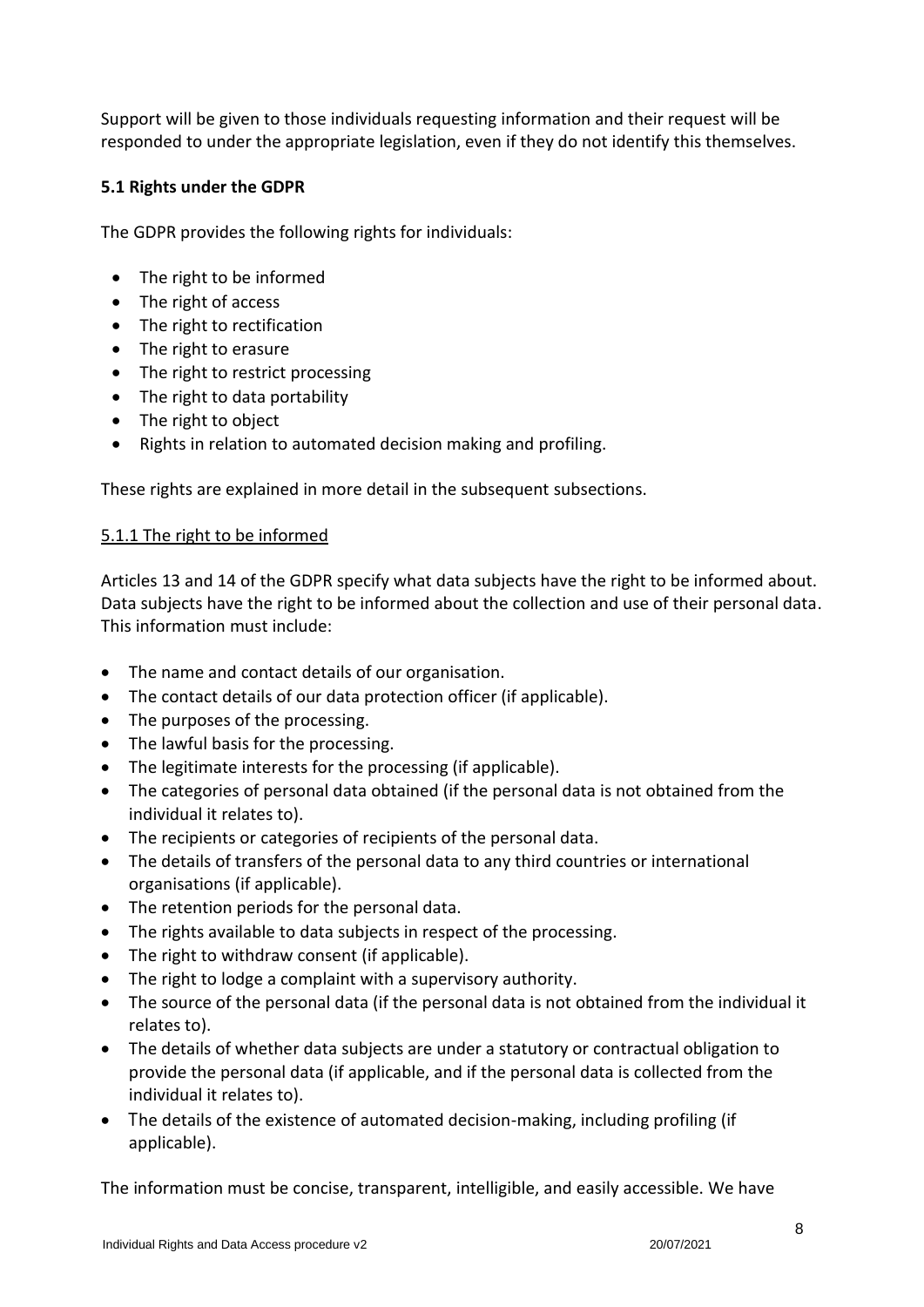privacy notices for current and prospective team members and for residents/clients, relatives, suppliers, website visitors and enquirers. These privacy notices are available at the following locations:

|                                 | <b>Hallmark Care Homes</b> | <b>Santhem Residences</b> | <b>Santhem Care</b>      |
|---------------------------------|----------------------------|---------------------------|--------------------------|
| <b>Current team members</b>     | E-learning portal (Elfy)   | E-learning portal (Elfy)  | E-learning portal (Elfy) |
| <b>Prospective team members</b> | Website                    | Website                   | Website                  |
| Residents/clients, relatives,   |                            |                           |                          |
| suppliers, website visitors     | Website                    | Website                   | Website                  |
| and enquirers                   |                            |                           |                          |

All privacy information will be reviewed annually, or sooner should there be a change to the way in which the data is processed. If we plan to use personal data for a new purpose, we will update our privacy information and will make this available to data subjects, before starting any new processing.

Privacy information can also be provided via just in time notices, such as those on our website asking for consent for the use of cookies.

### <span id="page-8-0"></span>5.1.2 The right of access

Article 15 of the GDPR states that the data subject shall have the right to obtain from the controller, confirmation as to whether or not personal data concerning him or her are being processed, and, where that is the case, access to the personal data and the information. This request is known as a subject access request (SAR).

Subject access requests can be made by someone else, other than the data subject, providing they have authority to act. This could be in the form of a Power of Attorney or signed letter of authority (in respect of professional support services such as solicitors or advocates).

### <span id="page-8-1"></span>5.1.3 The right to rectification

Under Article 16 of the GDPR data subjects have the right to have inaccurate personal data rectified. A data subject may also be able to have incomplete personal data completed, although this will depend on the purposes for the processing. This may involve providing a supplementary statement to the incomplete data.

### <span id="page-8-2"></span>5.1.4 The right to erasure or the right to be forgotten

Under Article 17 of the GDPR data subjects have the right to have personal data erased. This is also known as the 'right to be forgotten'. The right is not absolute and only applies in certain circumstances.

However, processes must be in place to erase the data where erasure applies Data subjects have the right for their data to be erased where:

- The personal data is no longer necessary in relation to the purpose for which it was collected/processed.
- The data subject withdraws their consent or objects to the processing and there is no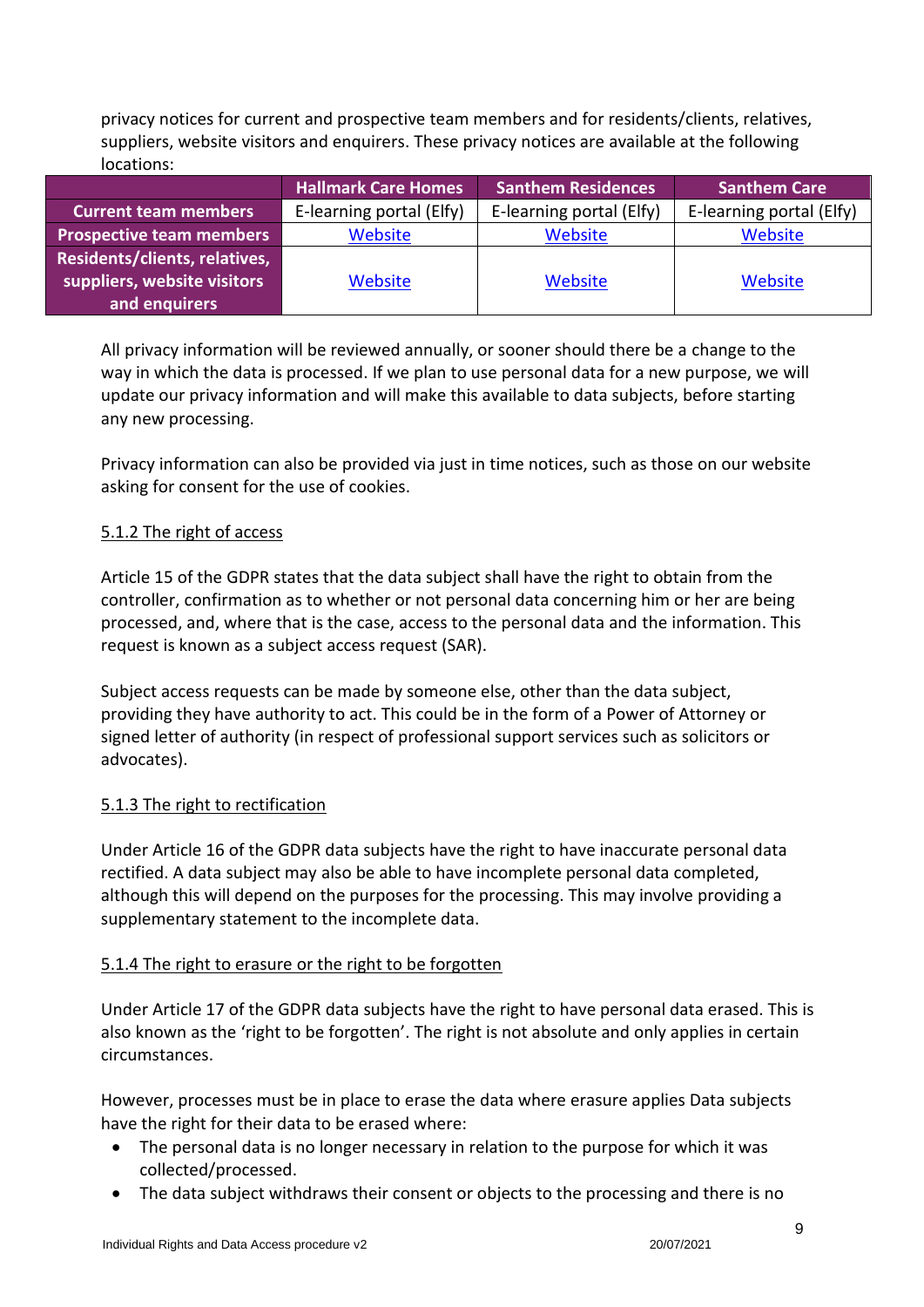overriding legitimate interest to continue processing.

- The personal data was unlawfully processed or has to be erased in order to comply with a legal obligation.
- Data does not have to be erased where it is processed:
	- o to exercise a right of freedom of expression and information,
	- $\circ$  to comply with a legal obligation or for the performance of a task of public interest,
	- o for the exercise or defence of legal claims, or
	- $\circ$  for purposes relating to public health, archiving in the public interest, scientific/historic research, or statistics.

If data has been disclosed to third parties, then they will be informed about the erasure of the personal data.

### <span id="page-9-0"></span>5.1.5 The right to restrict processing

Article 18 of the GDPR gives data subjects the right to restrict the processing of their personal data in certain circumstances. This means that an individual can limit the way that an organisation uses their data. This is an alternative to requesting the erasure of their data. Data subjects have the right to restrict the processing of their personal data where they have a particular reason for wanting the restriction. In most cases, data will not have to be restricted indefinitely, but the restriction may need to be in place for a certain period of time. During this time, we cannot process the restricted data in any way except to store it.

Data subjects have the right to restrict the processing of personal data where:

- They have contested its accuracy.
- They have objected to the processing and we are considering whether we have a legitimate ground which overrides this.
- The processing is unlawful.
- We no longer need the data, but the data subject requires it to establish, exercise or defend a legal claim.

We must inform the data subject before we lift the restriction.

If data has been disclosed to third parties, then they will be informed about the restriction on the processing of the data.

### <span id="page-9-1"></span>5.1.6 The right to data portability

Article 20 of the GDPR gives data subjects the right to receive the personal data concerning them, which they have provided to a controller, in a structured, commonly used, and machinereadable format. This right then allows data subjects to have this data transmitted to another controller or themselves, without hindrance from the controller to which the personal data have been provided.

The personal data must be provided in a structured, commonly used, and machine-readable form (e.g., CSV files).

If the individual requests it, we may be required to transmit the data directly to another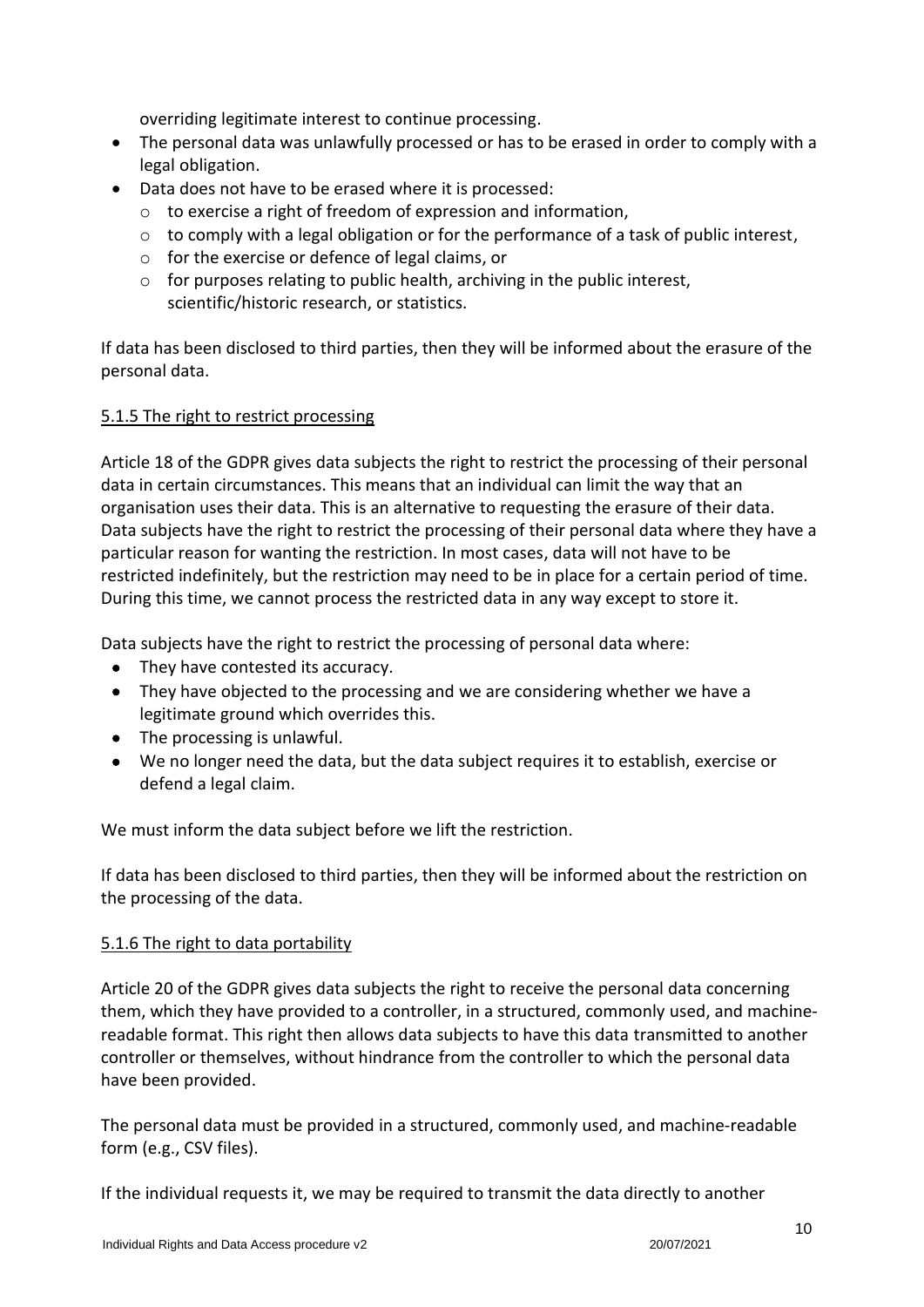organisation, if this is technically feasible.

### <span id="page-10-0"></span>5.1.7 The right to object

Article 21 of the GDPR gives data subjects the right to object to the processing of their personal data. This effectively allows data subjects to ask us to stop processing their personal data. Data subjects have the right to object to:

- processing based on legitimate interests, the performance of a task in the public interest or the exercise of official authority (including profiling),
- direct marketing (including profiling), and
- processing for scientific/historic research or statistics.

Where the data subject objects to direct marketing we must act immediately. There are no exemptions or grounds to refuse.

Where a data subject otherwise objects to processing their personal data, then we must comply with this request unless we can demonstrate overriding compelling legitimate grounds to continue processing, or that the processing is for the establishment, exercise or defence of legal claims.

### <span id="page-10-1"></span>5.1.8 Rights relating to automated decision making and profiling

Article 22(1) of the GDPR gives data subjects the right not to be subject to a decision based solely on automated processing, including profiling. Data subjects have the right not to be subject to a decision when:

- it is based on automated processing, and
- it produces a legal effect or a similarly significant effect on the individual.

We must ensure data subjects are able to:

- obtain human intervention,
- express their point of view, and
- obtain an explanation of the decision and challenge it.

'Profiling' is any form of automated processing intended to evaluate certain personal aspects of a data subject, in particular to analyse or predict their performance at work, economic situation, health, personal preferences, reliability, behaviour, and location.

The above right does not apply if the automated decision:

- is necessary for entering into or performance of a contract between us and the data subject,
- is authorised by law (e.g., for the purposes of fraud or tax evasion prevention),
- is based on explicit consent, or
- does not have a legal or similarly significant effect on the data subject.

When processing personal data for profiling purposes, we must ensure that appropriate safeguards are in place, such as:

- Being fair and transparent about the logic involved.
- Using appropriate mathematical/statistical procedures.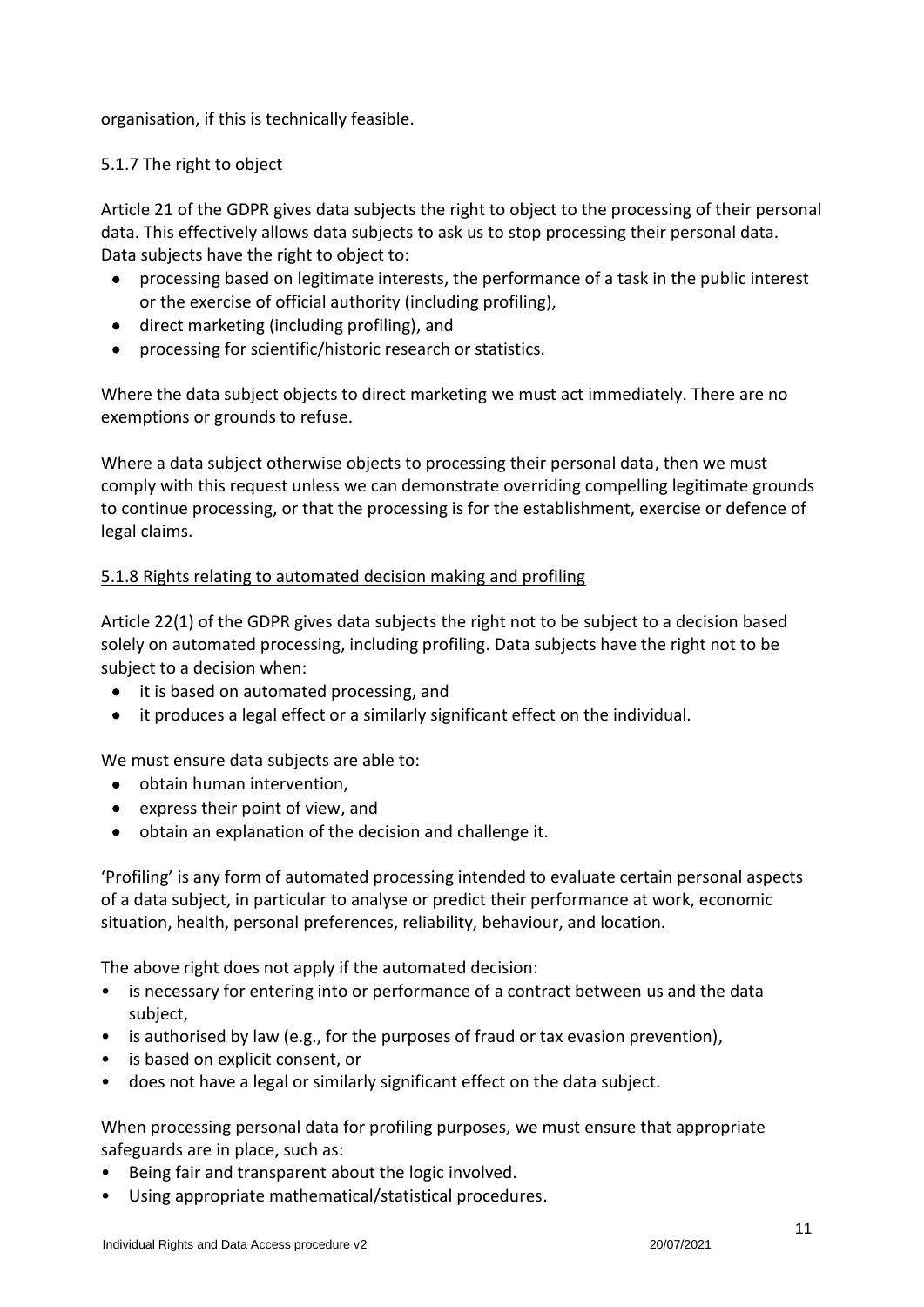- Implementing appropriate technical and organisational measures to correct inaccuracies and minimise the risk of errors.
- Keeping personal data secure in a proportionate way.

It is best to avoid making automated decisions based on sensitive personal data unless we have the explicit consent of the data subject or have reasons of substantial public interest.

## <span id="page-11-0"></span>5.1.9 Requests made under the GDPR

Requests made by data subjects to invoke any of these rights, can be made verbally or in writing.

The Data Protection Officer (DPO) has the responsibility for reviewing and responding to all requests made under the provisions of the GDPR. All requests will be acknowledged within 2 business days of receipt.

We may need to confirm the identity of the data subject who is the subject of the personal data. For example, we may request additional information from the data subject to confirm their identity. However, we will only request information that is necessary to confirm who the data subject is.

We can refuse to comply with a request if it is manifestly unfounded, or excessive. A request may be manifestly unfounded if:

- The data subject clearly has no intention to exercise their rights.
- The request is malicious in intent and is being used to harass the organisation with no real purposes other than to cause disruption.
- The request makes unsubstantiated accusations against the organisation or specific team members.
- The data subject is targeting a particular employee against whom they have some personal grudge.
- The data subject systematically sends different requests as part of a campaign, with the intention of causing disruption.

A request may be excessive if it repeats the substance of previous requests, and a reasonable interval has not elapsed, or it overlaps with other requests. However, it depends on the particular circumstances. It will not necessarily be excessive just because a large amount of information has been requested.

If we are not going to respond to the request, we will inform the data subject of the reason(s) for not taking action and of the possibility of them lodging a complaint with the ICO.

## Subject access requests (SAR)

We shall, unless there is an exemption [\(see section 5.1.10](#page-13-0) below), provide the data subject with a copy of the personal data processed by us in a commonly used electronic form (unless the data subject either did not make the request by electronic means or has specifically requested not to be provided with the copy in electronic form). This will be provided within one month of receipt of the request. If the request is complex, or there are a number of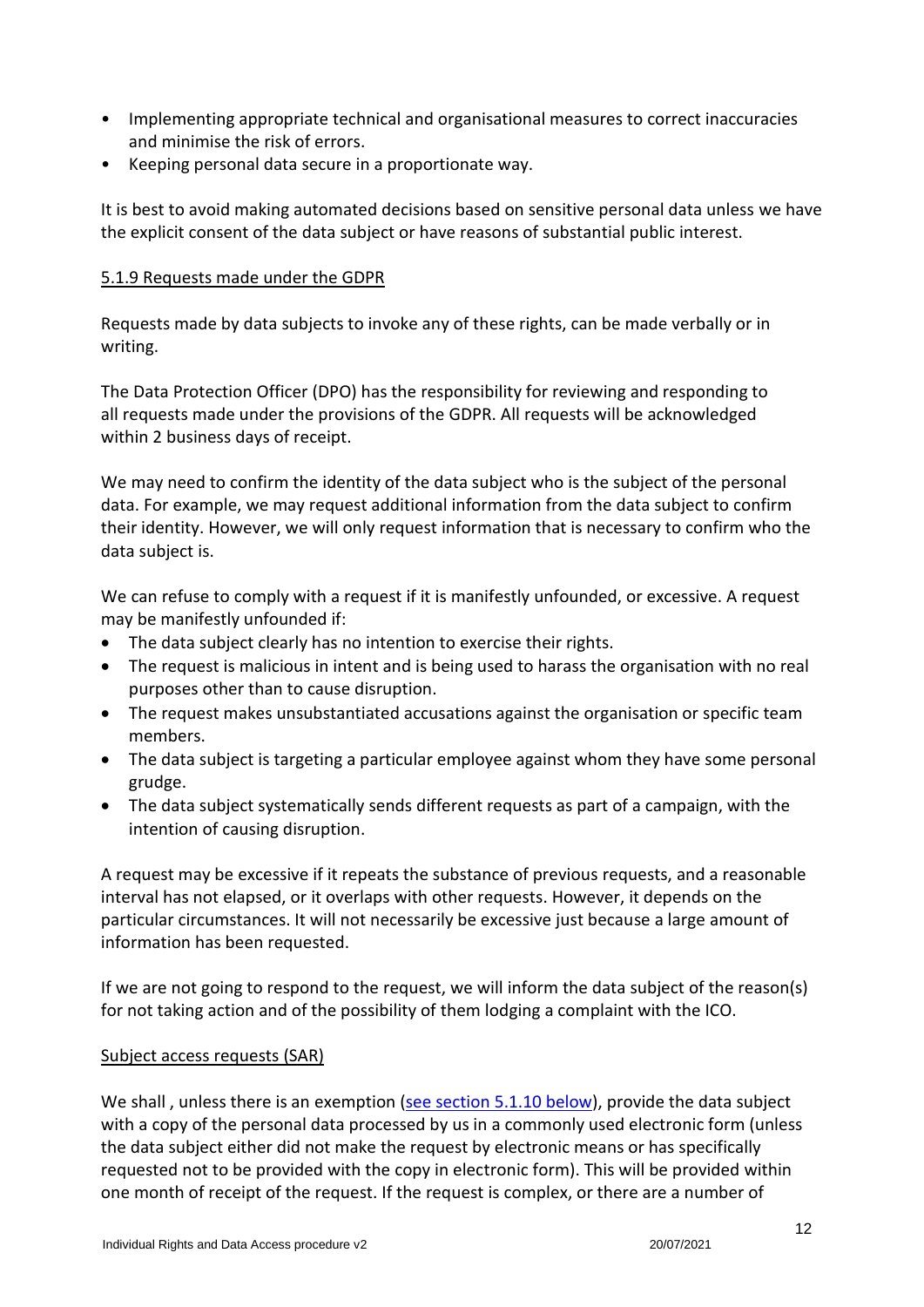requests, we may extend the period for responding by a further two months. If we extend the period for responding, we shall inform the data subject within one month of receipt of the request and explain the reason(s) for the delay.

Before providing the personal data to the data subject making the SAR, we shall review the personal data requested to see if it contains the personal data of other data subjects. If it does, we may redact the personal data of those other data subjects, prior to providing the data subject with their personal data.

If personal data of the data subject is being processed, we will provide the data subject with the data and the following information in a concise, transparent, intelligible and easily accessible form, using clear and plain language, in writing or by other (including electronic) means:

- a) the purposes of the processing,
- b) the categories of personal data concerned (for example, contact details, bank account information and details of sales activity),
- c) if relevant, the recipients or categories of recipient to whom the personal data has been or will be disclosed, in particular recipients overseas,
- d) where possible, the envisaged period for which the personal data will be stored, or, if not possible, the criteria used to determine that period,
- e) the existence of the right to request rectification or erasure of personal data or restriction of processing of personal data or to object to such processing,
- f) the right to lodge a complaint with the Information Commissioner's Office (ICO),
- g) where the personal data are not collected from the data subject, any available information as to their source,
- h) the existence of automated decision-making and meaningful information about the logic involved, as well as the significance and the envisaged consequences of such processing for the data subject, and
- i) where personal data are transferred outside the EU, details of the appropriate safeguards to protect the personal data.

## Requests relating to other rights of data subjects

Requests relating to the other rights of data subjects will be assessed in line with statutory provisions. A formal response to the request will be made within one month of receipt of the request. If the request is complex, or there are a number of requests, we may extend the period for responding by a further two months. If we extend the period for responding, we shall inform the data subject within one month of receipt of the request and explain the reason(s) for the delay. If we are able to fulfil the request, necessary steps must be taken to do so.

When responding to a request, the data subject will be informed of their right to lodge a complaint with the Information Commissioner's Office, if they remain dissatisfied.

We shall also communicate with third parties when we have upheld a data subjects request to invoke one of their rights relating to their personal data. For example, our third-party service providers who process the data on our behalf, unless this is impossible or involves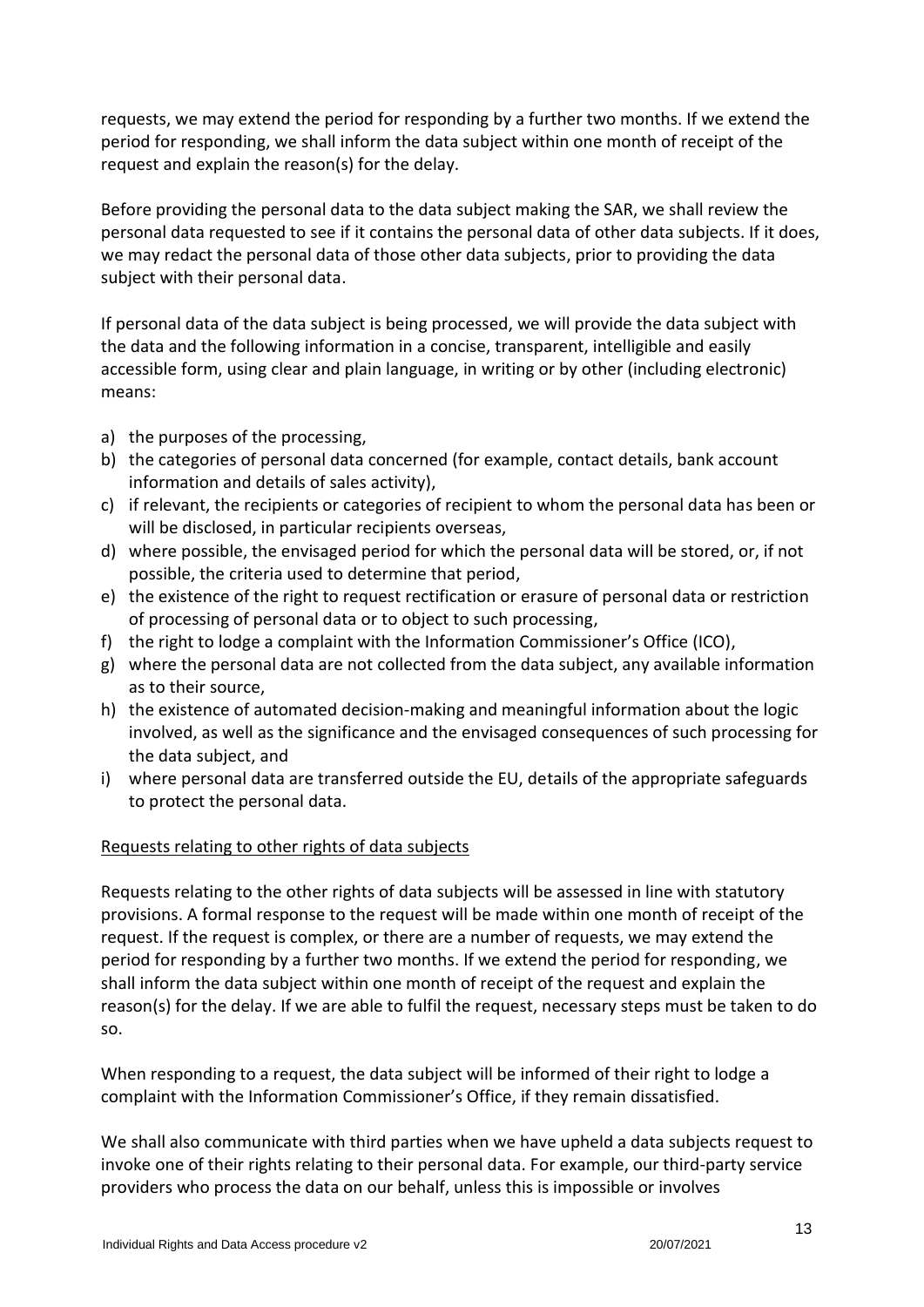disproportionate effort. We shall also inform the data subject about those recipients if the data subject requests it.

## <span id="page-13-0"></span>5.1.10 Exemptions

There are a number of exemptions that exist in relation to the rights of data subjects. These are included in Schedules 2 to 4 of the Data Protection Act (DPA) 2018. The exemptions in the DPA 2018 may mean that we do not have obligations relating to some requests under the rights enshrined in the GDPR.

We will only consider whether we can rely on an exemption, on a case by case basis. Where appropriate, we will carefully consider the extent to which the relevant GDPR requirements would be likely to prevent, seriously impair, or prejudice the achievement of our processing purposes.

## <span id="page-13-1"></span>**5.2 Rights under the Freedom of Information Act 2000**

The Freedom of Information Act (FOIA) 2000 gives members of the public the right to request information from public authorities. Whilst the Hallmark Care Homes Group is a private company, the Freedom of Information Act applies to us in respect of duties we undertake on behalf of a public authority. We undertake duties on behalf of a public authority in the following ways:

- When we care for residents/clients in receipt of continuing healthcare (CHC) funding, on behalf of the NHS.
- When we care for residents/clients who are publicly funded, by a local authority.

Anyone, including those who are otherwise unconnected to the organisation, can make a request under the FOIA. Requests must be made in writing.

As such, unless an exemption applies (as stated in Part II of the FOIA), we would be required to respond to a request under the FOIA in respect of the information held or processed in relation to the public duties we undertake only.

## <span id="page-13-2"></span>5.2.1 Requests made under the FOIA

Under guidance issued by the Information Commissioner's Office, public authorities have the responsibility for replying to FOIA requests. Depending on the scope and context of the request, the DPO will determine the public authorities it applies to and send a copy of the request to them to respond to.

Requests will be acknowledged within 2 working days of receipt. Requestors will be informed of the public authorities that the request has been sent to.

The DPO will then oversee the relevant data being collated, so that this can be shared with the public authority in order for them to respond to the request.